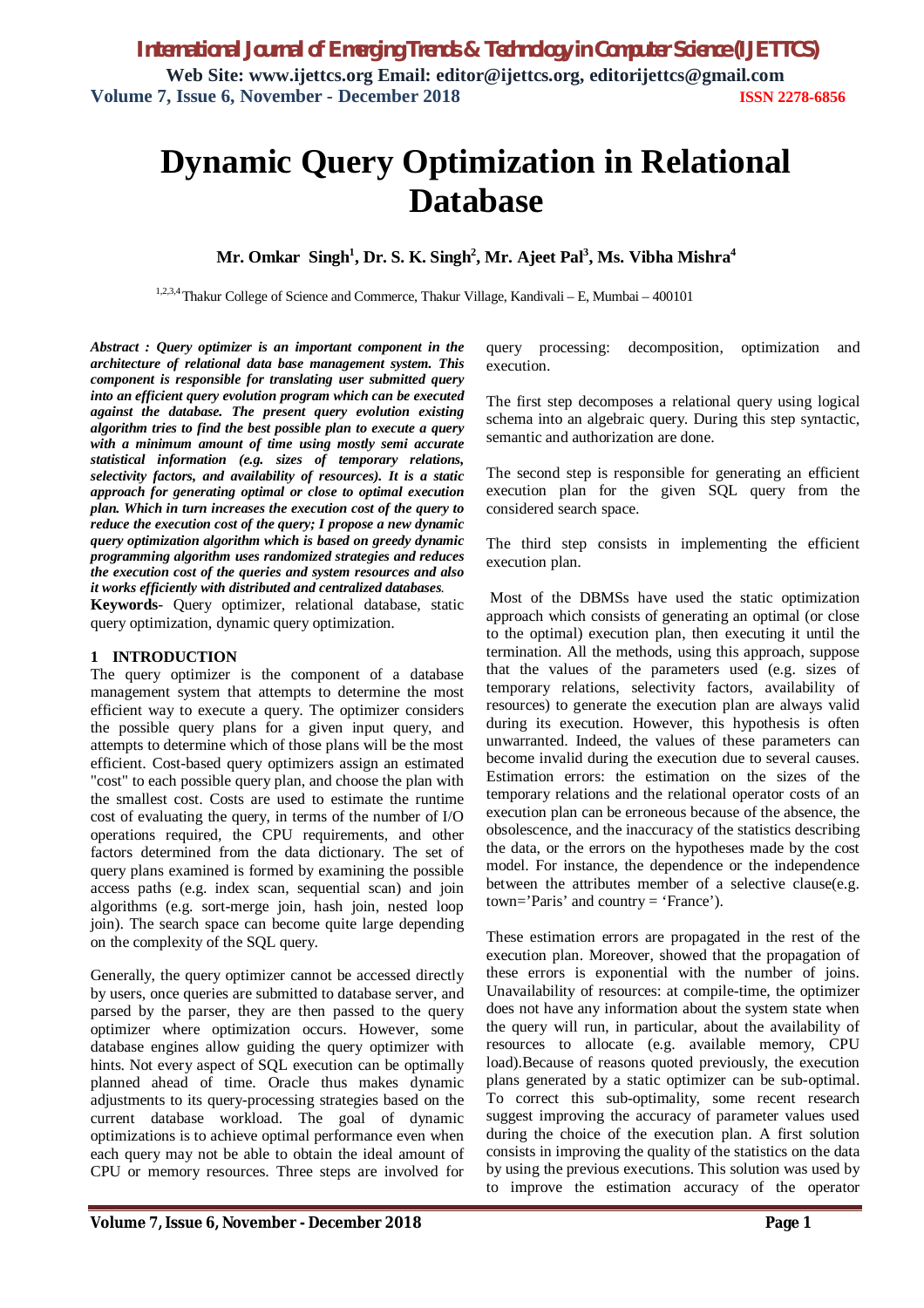# *International Journal of Emerging Trends & Technology in Computer Science (IJETTCS)*

**Web Site: www.ijettcs.org Email: editor@ijettcs.org, editorijettcs@gmail.com Volume 7, Issue 6, November - December 2018 ISSN 2278-6856**

selectivity factors and by to estimate the correlation between predicates

#### **2 Related Work**

The optimization algorithm is based on relational algebra equivalence transformation. The basic idea of proposed algorithm is: To convert the query problem into relational algebra expression, analyse the obtained query syntax tree, and optimize according to equivalence rules. The algorithm first uses relational algebra equivalence transformation to raise the connecting and merging operations in the query tree as much as possible, while moving the selection and projection operations down to the fragment definition. Then to determine the horizontal or vertical slice, if the horizontal slice, to compare with the slice and the selection conditions to remove the contradictory fragments, if only a fragment left then to remove one parallel operation.

If the vertical slice, then to compare with the fragment property set and the attribute set involved in projection operation to remove all the unrelated fragments. If only one vertical segment left then to remove one connection operation, thus to achieve the purpose of optimization query. It is to use heuristic optimization method to optimize the relational algebra expression. And in the relational algebra expression, the most time and space operation is Cartesian product and join operations, so, the implementation of selection and projection operations as early as possible, to avoid the direct Cartesian product operation, then combines a series of selection and projection before and after it together to reduce the size of intermediate relations, thus to achieve optimization. The Proposed algorithm utilizes some of the rules of transform an initial query tree into an optimized tree that is efficient to execute during heuristic optimization.

#### **INPUT:** SQL Statement.

**OUTPUT:** Best evaluation plan

#### **Algorithm:**

Step 1: Design the initial canonical tree of the query. Step 2: Move the SELECT Operation down the query tree. Step 3: Apply more restrictive SELECT operation first. If the two relations are residing at same site, they will be handled first.

Step 4: Replace CARTESIAN PRODUCT and SELECT with JOIN operation.

Step 5: Move PROJECT operations down the query tree.

#### **3 Methodology**

The main motivations to introduce 'dynamicity' into query optimization, in particular to reduce the query execution time or to speed up the query response time of the Database management system. We propose a new algorithm which will work efficiently with simple, nested, co-related queries. The algorithm will exhibit the dynamism in calculating query execution plan for the last inner nested query. Same technique is again applied for outer layer nested query.

Simultaneously algorithm is generating the optimal query execution plan and executing the plan for each nested query. It works in bottom-up way by building more complex sub-plans from simpler sub-plans until the complete plan is constructed.

SELECT {DISTINCT} <list of column> FROM <list of Table> {WHERE <list of "Boolean Factor" (Predicates)} {GROUP BY <list of column>} {HAVING <list of Boolean Factor>} {ORDER BY <list of column>};

**3.1** The algorithm generates optimal query execution plan based on the following semantics:

- 3.1.1 Take Cartesian product (cross-product) of tables in FROM clause, projecting to-
- 3.1.2 Only those columns that appear in other clauses.
- 3.1.3 If there's a WHERE clause, apply all filters in it.
- 3.1.4 If there's a GROUP BY clause, form groups on the result.
- 3.1.5 If there's a HAVING clause, filter groups with it.
- 3.1.6 If there's an ORDER BY clause, make sure output is in the right order.
- 3.1.7 If there's a DISTINCT modifier,
- 3.1.8 Remove duplicates

#### **3.2 Heuristic Based Algorithm for Query Optimization.**

There are following steps in converting a query tree during heuristic optimization by using various rules. First we have query in SQL and convert it into relational algebra query.

#### **Example:**

select first\_name,salary,dept\_no

from employees

full outer join dept\_emp on employees.emp\_no dept\_emp.emp\_no

full outer join salaries on employees.emp\_no salaries.emp\_no;

3.2.1 Initial query tree for the SQL query made by parser.

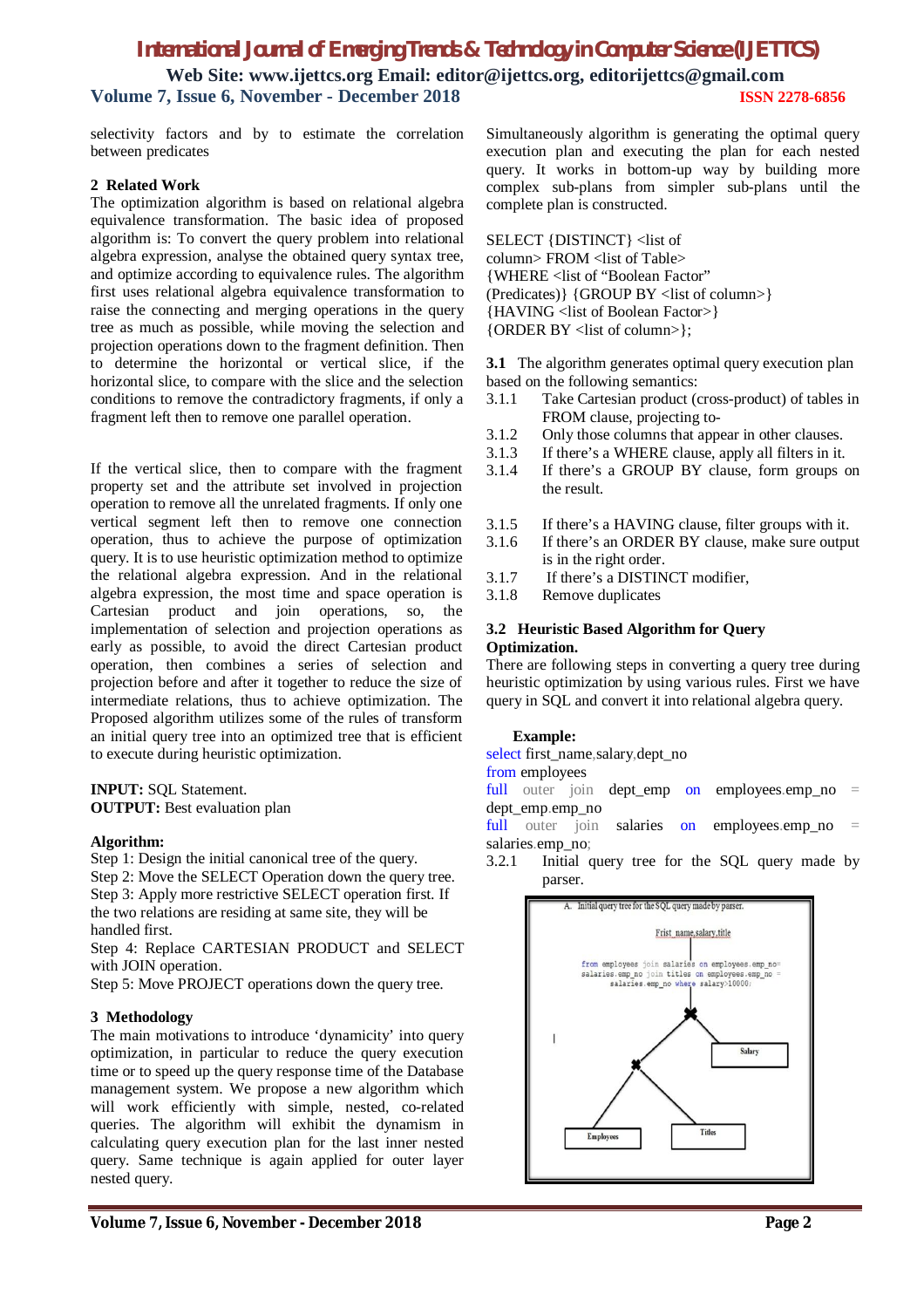## *International Journal of Emerging Trends & Technology in Computer Science (IJETTCS)*

**Web Site: www.ijettcs.org Email: editor@ijettcs.org, editorijettcs@gmail.com Volume 7, Issue 6, November - December 2018 ISSN 2278-6856**

3.2.2 Moving SELECT operations down the query tree



3.2.3Applying the more restrictive SELECT operation first.



3.2.4 Replacing CARTESIAN PRODUCT and SELECT with JOIN operations.



3.2.5Moving PROJECT operations down the query tree



#### **Conclusion**

Most of the query optimizers of database management systems are using static approaches to generate optimal execution plan for executing queries against the databases. it increases the execution cost of the queries and also consumes more system resources like CPU& Memory. The proposed algorithm which is based on greedy dynamic programming algorithm uses randomized strategies and reduces the execution cost of the queries and system resources.

#### **Future Enhancement**

Optimization only on select-project-join queries also need to handle complex queries (e.g. Top-k query, Group by,